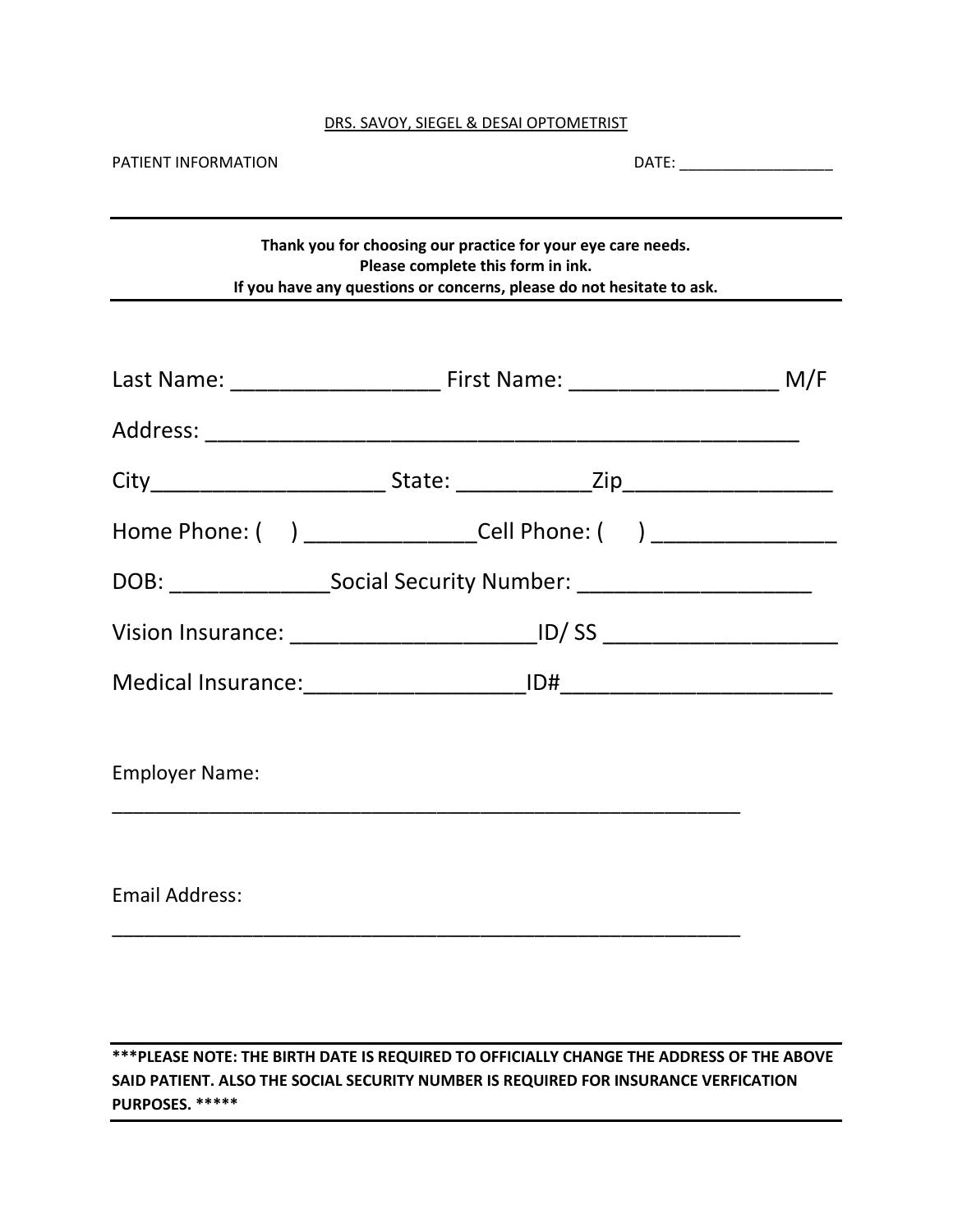| Name:                          | DOB:                      |  |
|--------------------------------|---------------------------|--|
| <b>Name of Medical Doctor:</b> |                           |  |
| <b>Pharmacy Information:</b>   |                           |  |
| Last Eye Exam:                 | Reason for today's visit? |  |
| <b>Emergency Contact:</b>      | Number (                  |  |

## Medical and Ocular History (PLEASE CIRCLE ANSWER)

| <b>Disease/ Condition</b>  | <b>Patient History</b> | <b>Family History</b> |
|----------------------------|------------------------|-----------------------|
| Cataract                   | <b>YES OR NO</b>       | YES OR NO             |
| Crossed Eye                | <b>YES OR NO</b>       | YES OR NO             |
| Glaucoma                   | YES OR NO              | YES OR NO             |
| Cancer                     | <b>YES OR NO</b>       | <b>YES OR NO</b>      |
| <b>Diabetes</b>            | <b>YES OR NO</b>       | <b>YES OR NO</b>      |
| <b>High Blood Pressure</b> | <b>YES OR NO</b>       | <b>YES OR NO</b>      |
| High Cholesterol           | <b>YES OR NO</b>       | YES OR NO             |
| Asthma                     | <b>YES OR NO</b>       | <b>YES OR NO</b>      |
| Arthritis                  | <b>YES OR NO</b>       | <b>YES OR NO</b>      |
| <b>Thyroid Disease</b>     | <b>YES OR NO</b>       | YES OR NO             |
| Anxiety/Depression         | YES OR NO              | YES OR NO             |

List of Medications you take: \_\_\_\_\_\_\_\_\_\_\_\_\_\_\_\_\_\_\_\_\_\_\_\_\_\_\_\_\_\_\_\_\_\_\_\_\_\_\_\_\_\_\_\_\_\_\_\_\_\_\_\_\_\_\_\_\_\_\_\_\_

Are you currently taking any eye medications? Y/N \_\_\_\_\_\_\_\_\_\_\_\_\_\_\_\_\_\_\_\_\_\_\_\_\_\_\_\_\_\_\_\_\_\_\_\_\_\_\_\_\_\_\_

Do you have allergies to any medications? Y/N \_\_\_\_\_\_\_\_\_\_\_\_\_\_\_\_\_\_\_\_\_\_\_\_\_\_\_\_\_\_\_\_\_\_\_\_\_\_\_\_\_\_\_\_\_\_\_

Are you pregnant or nursing YES or NO?

## Do you presently have the following?

| Loss/Blurry Vision               | YES or NO |
|----------------------------------|-----------|
| Double Vision                    | YES or NO |
| <b>Dryness</b>                   | YES or NO |
| Sandy or Gritty Feeling          | YES or NO |
| Itchy/ Burning/ Redness/ Tearing | YES or NO |
| Eye pain or Soreness             | YES or NO |
| Flashes or Floaters in vision    | YES or NO |
| Other                            | YES or NO |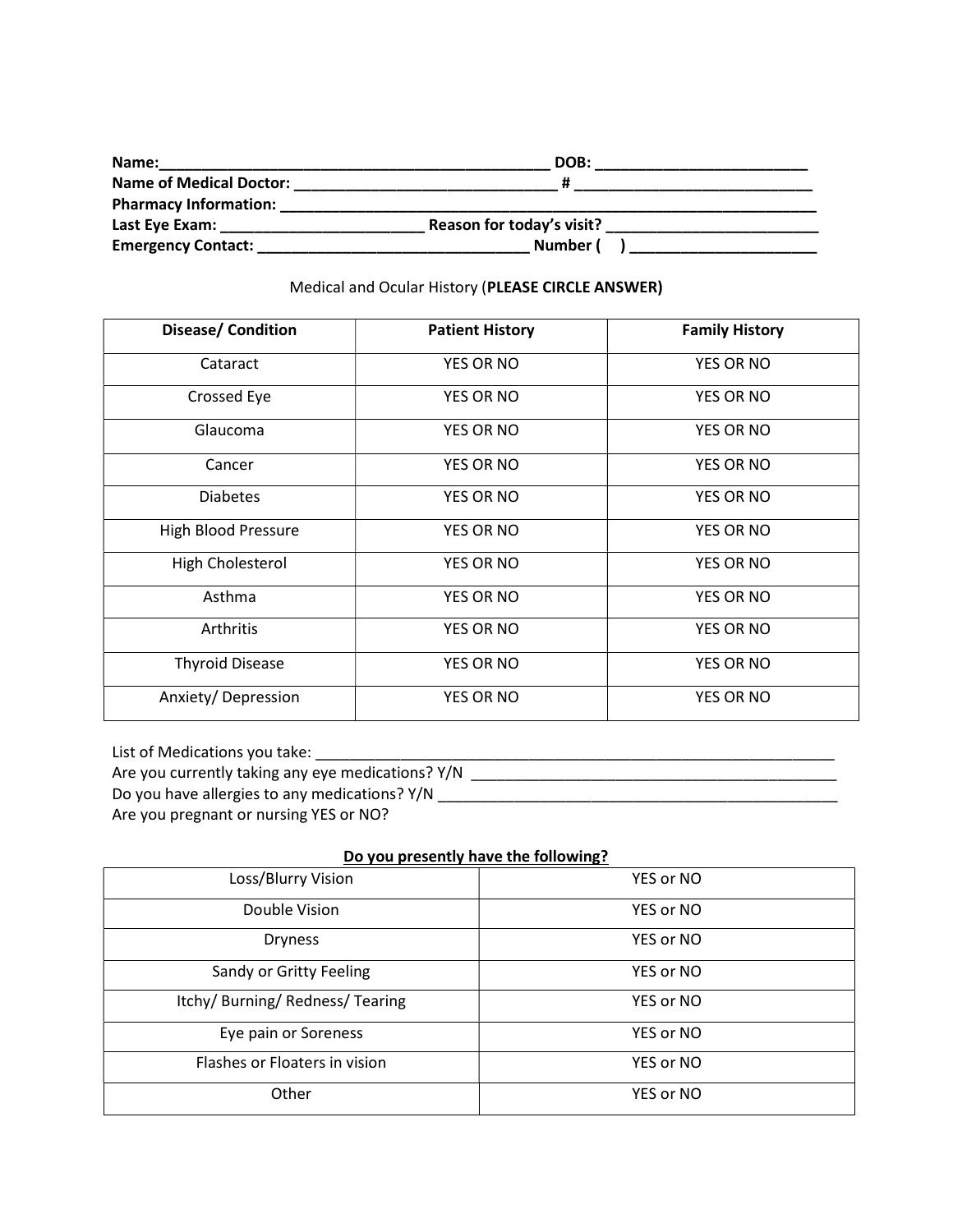Drs. Savoy, Siegel & Desai Optometrists 127 Newark Ave. Jersey City, NJ 07302 Tel: 201-333-2768 Fax: 201-333-3145

# SIGNATURE ON FILE

I authorize the use of this form on all my insurance submissions. I authorize release of information to all my insurance companies. I understand that I am responsible for my bill. I authorize my doctor to act as my agent in helping me obtain payment for my insurance companies.

I authorized payment direct to my doctor.

I permit a copy of this authorization to be used in place of original.

| Name:      |       |
|------------|-------|
| Signature: | Date: |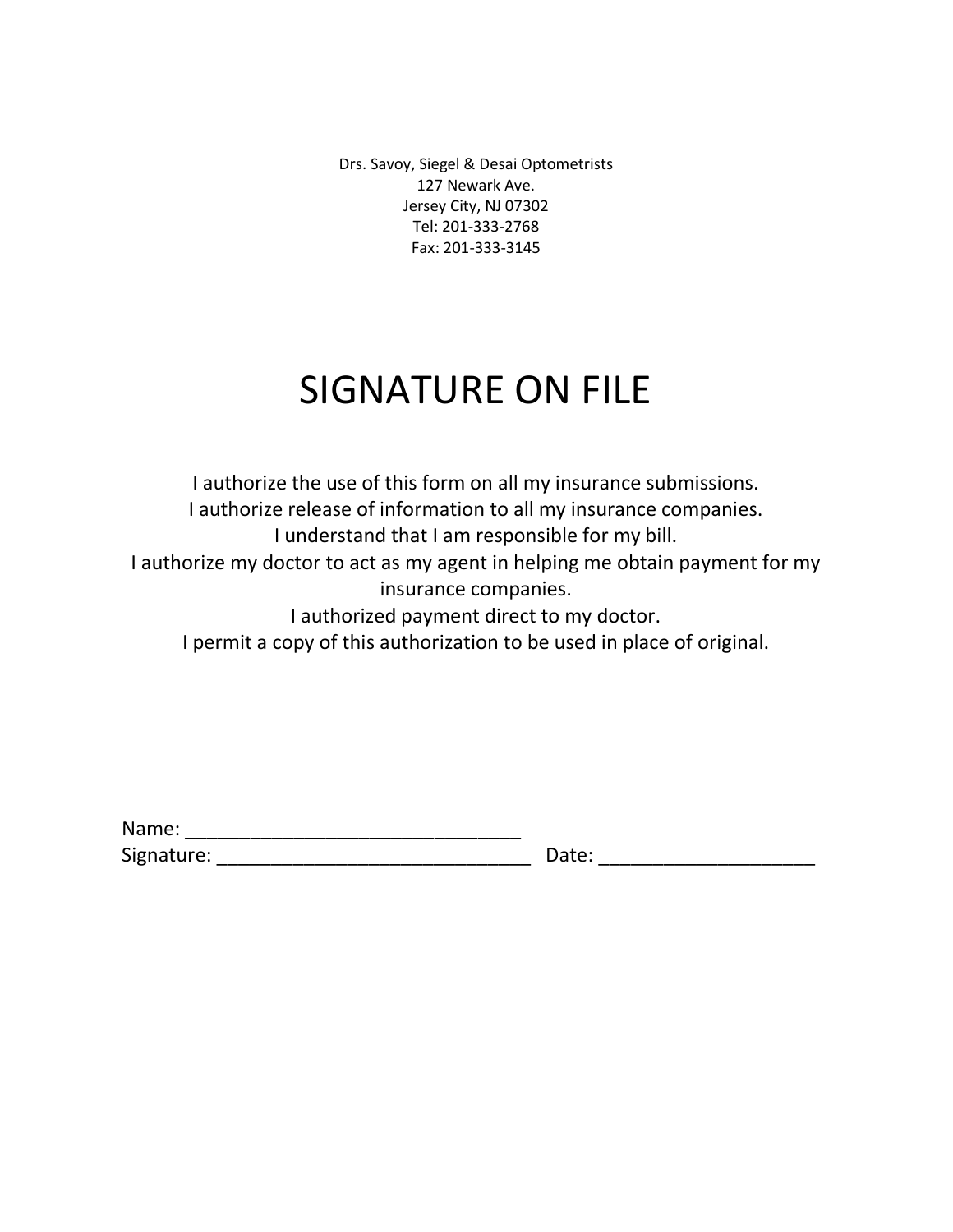## Drs. Savoy, Siegel & Desai Patient consent for use & disclosure of protected health information

With my consent, Drs. Savoy, Siegel and Desai may use and disclose protected Health Info (PHI) about me to carry out treatment; payment and healthcare Operations (TPO) please refer to our privacy practice for a complete description of such disclosures.

I have the right to review the Notice of Privacy Practice (NNP) prior to signing this consent. Drs. Savoy, Siegel & Desai may call or mail my home or other designated locations about any items that assist the practice in carrying out TPO, such as appointments, reminder cards, patient statements and test results. I have the right to request that Dr. Savoy, Siegel, & Desai restrict how I use or disclose my PHI to carry out TPO.

I may revoke my consent in writing except to the extent that the practice has already made disclosures in reliance upon my prior consent. If I do not sign the consent, Drs. Savoy, Siegel & Desai may decline to provide treatment to me.

\_\_\_\_\_\_\_\_\_\_\_\_\_\_\_\_\_\_ \_\_\_\_\_\_\_\_\_\_\_\_\_\_\_\_\_\_\_

Print Name Signature Signature

\_\_\_\_\_\_\_\_\_\_\_\_\_\_\_\_\_\_\_\_ Name of parent/ Guardian